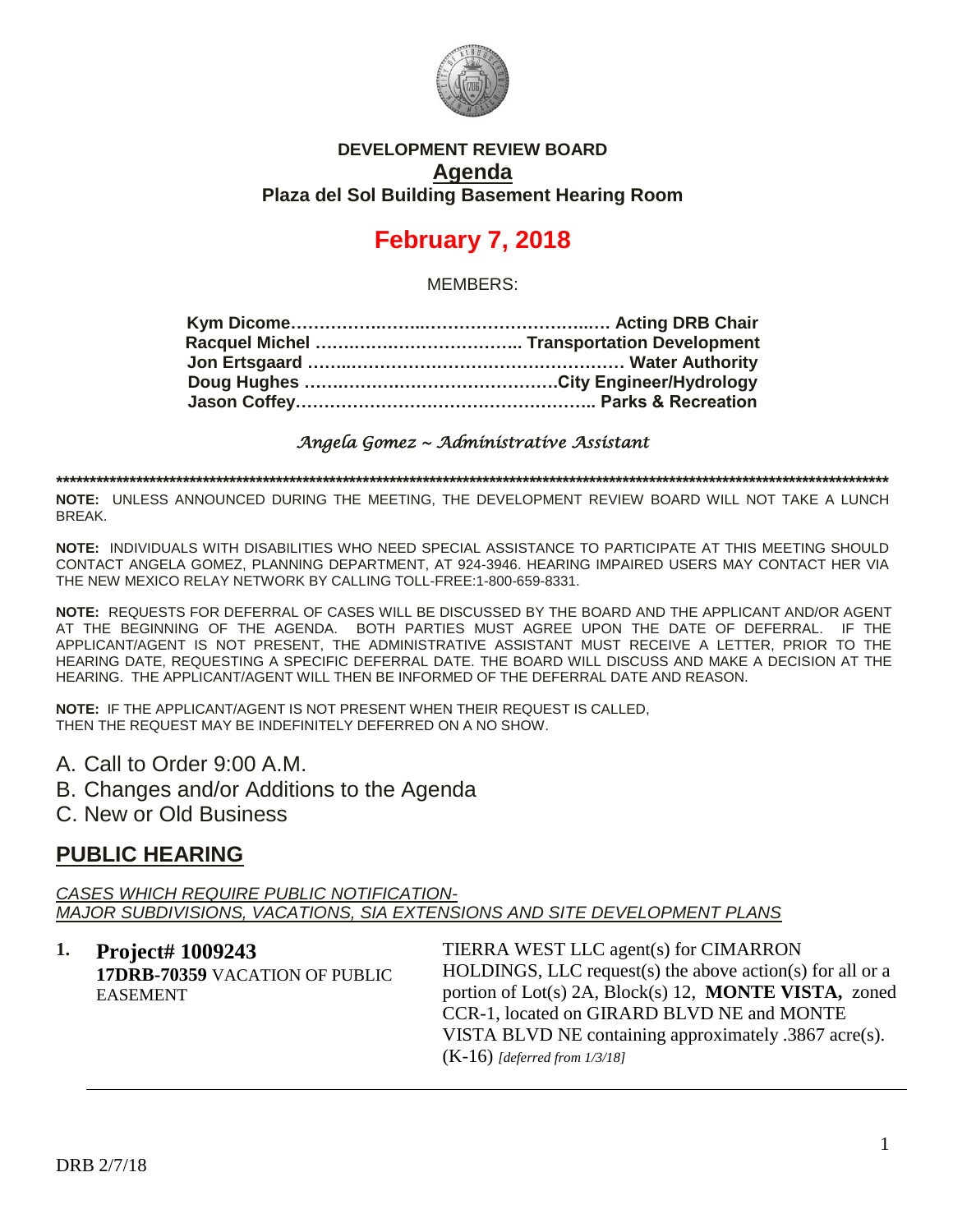**2. Project# 1006833 17DRB-70356** VACATION OF PUBLIC EASEMENT **17DRB-70357** BULK LAND VARIANCE **17DRB-70358** MINOR - PRELIMINARY/ FINAL PLAT APPROVAL

BOHANNAN HUSTON INC agent(s) for BEN E KEITH COMPANY request(s) the above action(s) for all or a portion of Lot(s) 1-A, 8, AND 16, **UNSER TOWN CROSSING,** zoned IP**,** located on UNSER BLVD **NW**  between LOS VOLCANES RD NW and FORTUNA RD NW containing approximately 69.89 acre(s). (J-9 AND 10) *[deferred from 1/3/18, 1/24/18]*

**3. Project # 1008656 17DRB-70353** - VACATION of PUBLIC RIGHT-OF-WAY **17DRB-70354** - TEMPORARY DEFERRAL of SIDEWALK CONST **17DRB-70355** - PRELIMINARY PLAT APPROVAL

RIO GRANDE ENGINEERING agent(s) for ASHTON HOMES LLC request(s) the above action(s) for all or a portion of Tract(s) B2, **ESTATES AT GLENDALE UNIT 2,** zoned SU-1 for RD-5DU/AC, located on GLENDALE AVE NE between WYOMING BLVD NE and BARSTOW ST NE containing approximately 1.7 acre(s). (B-19) *[deferred from 1/3/18, 1/17/18, 1/31/18]*

### **MINOR CASES**

*SITE DEVELOPMENT PLANS (EPC FINAL SIGN-OFF) AMENDED PLANS AND MASTER DEVELOPMENT PLANS (CITY COUNCIL FINAL SIGN-OFF)*

**4. Project# 1011115 18DRB-70006** - EPC APPROVED SITE PLAN for BUILDING PERMIT **(16EPC-40083)**

CONSENSUS PLANNING agent(s) for TITAN DEVELOPMENT/CEDAR INVESTORS LLC request(s) the above action(s) for all or a portion of  $Lot(s)$  A1, A2, 4-12, Block(s) 5 & 6, **BROWNEWELL AND LAILS HIGHLAND ADDITION** zoned SU-2/SU-1 FOR MX, located on CENTRAL AVE NE between SPRUCE ST NE and SYCAMORE ST NE containing approx. 2.85 acre(s). (K-15) *[deferred from 1/17/18, 1/31/18]*

#### *MINOR PLATS, FINAL (MAJOR) PLATS, AMENDED PLATS AND PLANS*

| 5. | Project# 1005224<br>18DRB-70040 MAJOR - FINAL PLAT<br><b>APPROVAL</b>     | MARK GOODWIN AND ASSOCIATES, P.A. agent(s) for<br>LGI HOMES NEW MEXICO LLC request(s) the above<br>$action(s)$ for all or a portion of Tract(s) A, <b>DESERT</b><br><b>SANDS Unit(s) 2, zoned R-LT, located on COLOBEL AVE</b><br>between MORRISSEY ST SW and 98TH ST SW containing<br>approximately 4.0567 acre(s). $(N-9)$                                                                                       |
|----|---------------------------------------------------------------------------|--------------------------------------------------------------------------------------------------------------------------------------------------------------------------------------------------------------------------------------------------------------------------------------------------------------------------------------------------------------------------------------------------------------------|
| 6. | <b>Project# 1004428</b><br>18DRB-70007 - AMENDMENT TO<br>PRELIMINARY PLAT | MARK GOODWIN AND ASSOCIATES, P.A. agent(s) for<br>CEJA VISTA, LLC request(s) the above action(s) for all or<br>a portion of Tract(s) RR-3-A, RR-3-B, RR-3-C, RR-3-D,<br>AND RR-3-E, CEJA VISTA zoned R-2/SU-1 for C-1/R-<br>LT, located on DENNIS CHAVEZ BLVD SW south of 98 <sup>th</sup><br>ST SW and UNINCORPORATED AREAS containing<br>approximately 98.907 acre(s). (P-9) [deferred from 1/17/18,<br>1/24/181 |